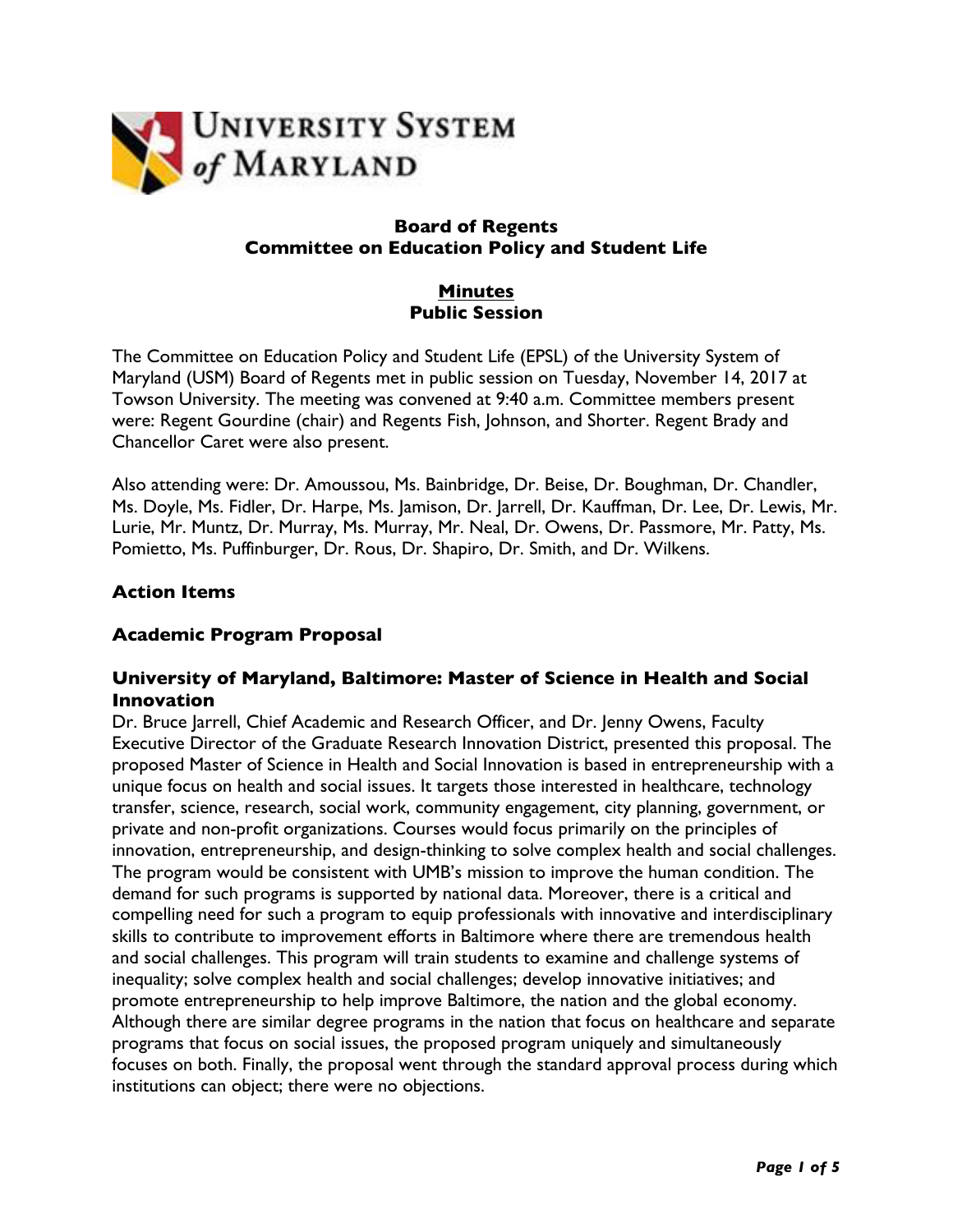The Chancellor recommends that the Committee on Education Policy and Student Life recommend that the Board of Regents approve the proposal from the University of Maryland, Baltimore to establish a Master of Science in Health and Social Innovation. The motion was moved by Regent Shorter, seconded by Regent Brady, and unanimously approved.

# **New Policy Proposal: USM Policy on Substance Use Disorder Recovery Programs**

Dr. Joann Boughman presented the proposed policy. 2017's HB 950 called for the Board of Regents to establish a policy that would require that the president of each constituent institution, in collaboration with the institution's faculty, staff, and students, develop and implement a Collegiate Recovery Program that would establish and offer substance use disorder (alcohol and drug addiction) recovery services to their students. During the summer, a workgroup of student affairs professionals developed the first draft of this policy that was then reviewed and revised by the vice presidents for student affairs and provosts. Those stakeholder groups reached consensus and approved moving forward with this version of the proposed policy. This policy sets forth standards for Collegiate Recovery Programs at USM institutions. Collegiate Recovery Programs may be tailored to each institution's specific circumstances but must, at a minimum, satisfy the standards set forth in the proposal. The current proposal was also reviewed and approved by the Office of the Attorney General and the Council of University System Presidents.

In response to questions from Regent Gourdine, Dr. Boughman shared that this policy covers all substance use recovery but that institutions are working on a separate, opioid-specific policy as mandated by The Heroin and Opioid Education and Community Action Act of 2017. She also shared that institutions have traditionally or will, per this bill, integrate information about substance use disorder recovery services into orientation and within the residence halls and health centers and consistently disseminate such information broadly across campus. Regent Shorter appreciates that the policy sets clear guidelines for minimum standards but allows flexibility for institutions to do more when resources allow. Understanding that institutions have been addressing these issues for years, Regent Johnson suggested that USM staff consider how to regularly update the regents. Chancellor Caret shared details of work he's doing in this arena and suggested that USM or institutional staff examine external resources that may be helpful in substance use disorder recovery work.

The Chancellor recommends that the Committee on Education Policy and Student Life recommend that the Board of Regents approve the proposed USM Policy on Substance Use Disorder Recovery Programs. The motion was moved by Regent Johnson, seconded by Regent Shorter, and unanimously approved.

# **Information Items**

#### **Opening Fall 2017 Enrollment and FY 2018 Estimated FTE Report**

Mr. Chad Muntz, USM Director of Institutional Research, presented this report to the regents. This report provides an overview of preliminary fall 2017 undergraduate, graduate, and first professional enrollment – overall enrollment growth and full-time and part-time enrollment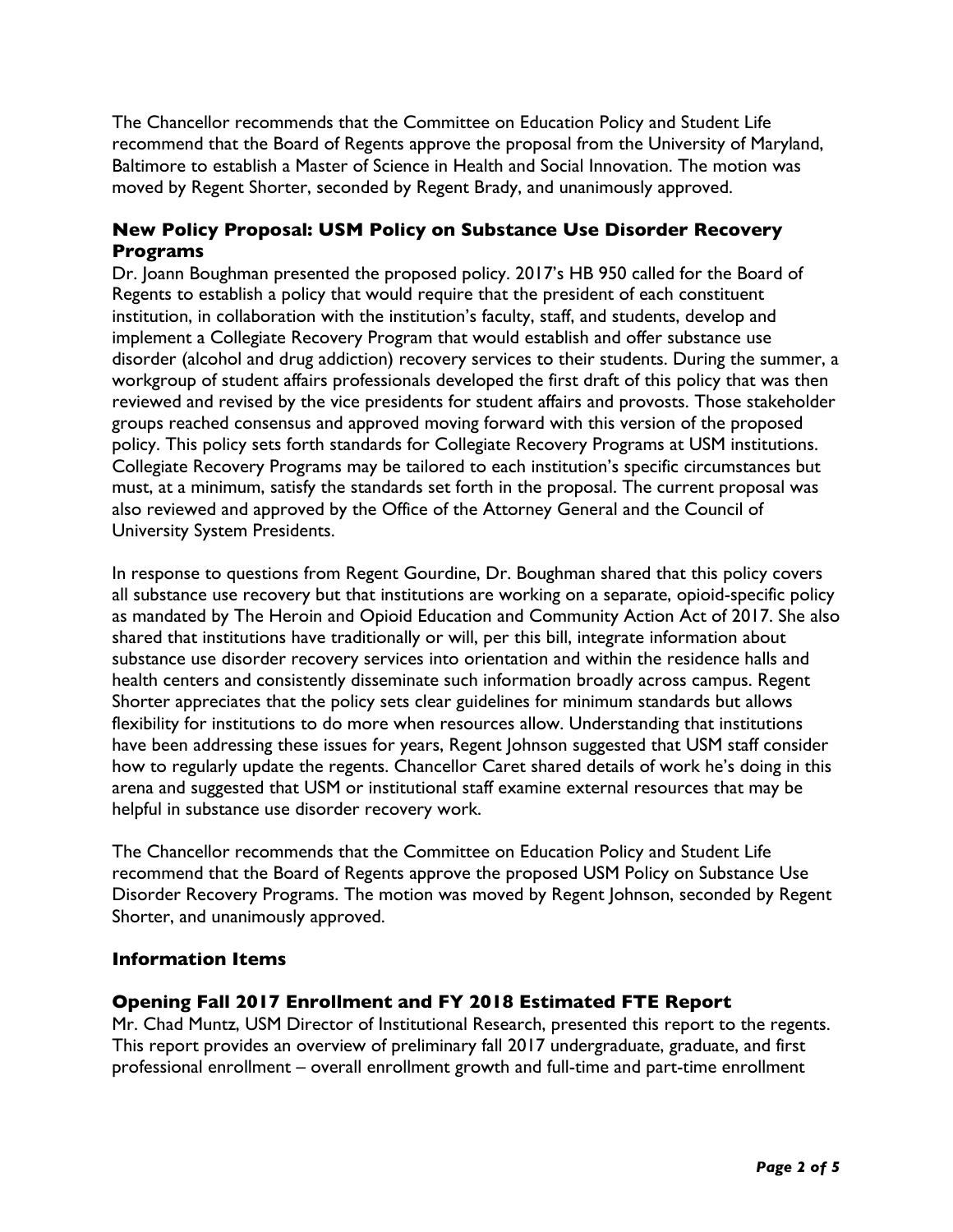patterns. In addition, based on the credit hour enrollment of the fall 2017 students, a fiscal year 2018 FTE estimate is included.

In total, USM headcount enrollment increased (+411) for a preliminary total of 172,407 students. The 131,402 FY 2018 FTE estimate will be slightly higher (+694) than FY 2017 actual. Other highlights include:

- Excluding UMUC, USM's headcount enrollment grew by 1.2 percent (+1,330 students) over fall 2016 due primarily to a reporting change at UMCP. In addition to UMCP, which was up 1,438 headcount students, Bowie continues to increase behind large new freshmen cohorts and subsequent retention (+479). Towson (+362), UMB (+221), and UMBC (+22) also showed increases. The remaining institutions decreased in student headcount.
- Total enrollment at the USM's Historically Black Institutions was relatively flat (+19) following five years of decline. The total combined headcount for the HBIs was 12,531, which was 1,399 less than the peak enrollment reported in Fall 2011.
- USM first-time, full-time freshmen students increased to the highest levels in 10 years at 14,133 in fall 2017 (+796) primarily due to UMCP's inclusion of the spring admitted freshmen attending the fall semester as part of the Freshmen Connection program. The institutions that grew over last year were UMCP (+659), UMBC (+241) and Bowie (+117). The largest decreases over last year occurred at UMES (-138), Frostburg (-52), and UB (-31).
- The USM has consistently grown eight out of the past ten years, increasing from 143,457 in fall 2008 to 172,407 in fall 2017 (+28,950). While campuses change year-toyear, most of that growth over the past ten years has been at UMUC (+22,438).
- Ninety-seven percent of the headcount growth has been at the undergraduate level (+27,972).
- Looking at the data from a ten-year perspective, all USM institutions with the exception of UB (-278), Coppin (-1,158) and UMES (-800) had higher headcounts in fall 2017 than in fall 2008.

# **Report on the Instructional Workload of the USM Faculty**

Dr. Ben Passmore, Assistant Vice Chancellor for Administration and Finance, and Senior Vice Chancellor Boughman, presented this report. Overall, results remain stable but challenges in meeting the Board's workload goals remain. Key findings include:

- The USM research institutions collectively met the expected instructional productivity standards (averaging 5.7 courses per faculty member),
- The USM comprehensive institutions collectively fell below the target (7.0 courses per faculty member),
- Semester credit hour production has remained relatively stable in the last year,
- Outcomes improved with more with degrees awarded and improved 4-year graduation rate, and
- USM levels of grants and other research awards stood at nearly 1.3 billion dollars representing a significant rise over last year.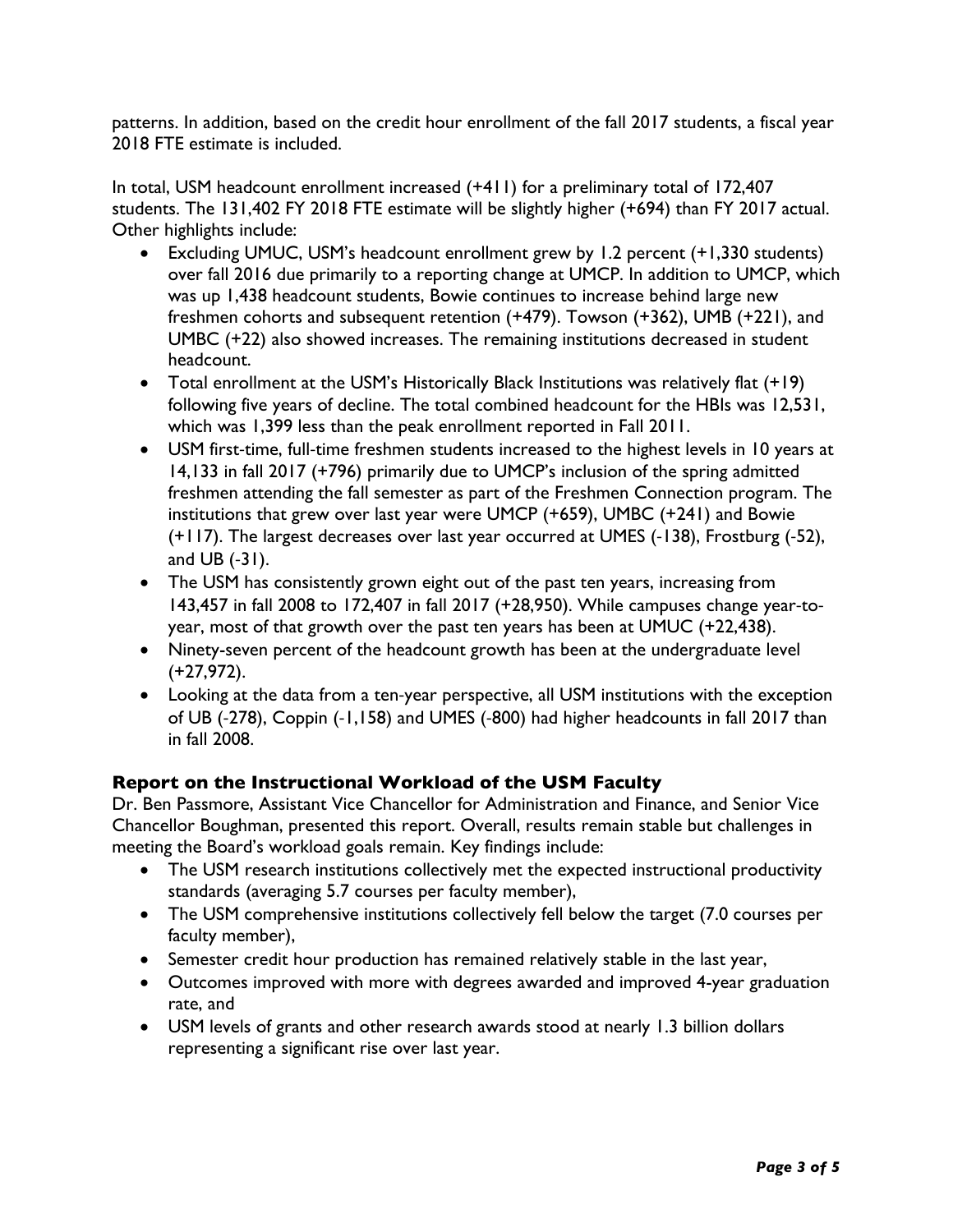Although, as mandated by law, this report will be submitted to the Department of Legislative Services and the General Assembly, the USM has, again, determined that these measures of faculty workload are out of alignment with the varied work in which faculty are engaged. Subsequently, for over a year, the Faculty Workload Workgroup has started identifying possible new measures of faculty workload, which will be a better reflection of the wide range of faculty work including, but not limited to, advising, mentoring, teaching, research, and service. Those ideas are being circulated among internal stakeholder groups and will go to Chancellor Caret before, ultimately, coming to EPSL in the form of policy amendments.

### **USM Institutions and New Title IX Guidance**

Senior Vice Chancellor Joann Boughman and Ms. Katherine Bainbridge, Office of the Attorney General (OAG), presented this update. On September 22, 2017, the Department of Education disseminated new, interim guidance on campus sexual misconduct matters. The Office of the Attorney General has summarized that guidance and highlighted likely future changes in Department policy and shifts in areas of Department focus suggested by the interim guidance. That summary and additional information has been shared with university officials. Details regarding the investigative timeframe, standard of proof, role of lawyers in student conduct hearings, and appeals processes were shared and discussed with the regents. Ultimately, the OAG believes that USM policies and processes are in compliance and adequate. USM institutions will maintain the 60-day investigative time target, use preponderance of the evidence for sexual misconduct cases and other student conduct issues (with the exception of the University of Maryland, which is reevaluating their use of a clear and convincing evidence standard for non-sexual misconduct cases), allow attorneys to be present at conduct hearings with the attorney being prohibited from speaking or cross examining and only being able to provide one-on-one guidance to the student for whom they are working. In light of this interim guidance, USM and the Office of the Attorney General will host a convening on November 20, 2017 during which the attorneys will review the aforementioned guidance and other pressing issues including, but not limited to, due process and appeals. Dr. Boughman and Ms. Bainbridge will update the Committee when final guidance is released within the next several months.

#### **Update: USM Civic Education Workgroup**

Dr. Nancy Shapiro, Associate Vice Chancellor for Education and Outreach and chair of the Civic Education Workgroup, presented this report. The USM Civic Education Workgroup is charged with making recommendations for system-wide initiatives to help our students graduate as more active and effective citizens. The goal of the Workgroup is to ensure all graduates are prepared to accept their responsibility as citizens and to be civically-engaged members of society. The Workgroup includes current regent, William Shorter, and former EPSL chair, Tom Slater. The Workgroup also includes a variety of academic and student affairs professionals from USM institutions. The group will circulate a survey to institutions, continue hearing from experts, engage in the collection of best practices, and plans to present final recommendations to EPSL in May. Dr. Shapiro noted that she has asked the Maryland Higher Education Commission to include civic education and engagement as part of the State Plan for Higher Education, which should be released soon. Regent Brady suggested that the Workgroup consider the P-20 elements of this issue, as college may be too late to begin instilling the importance of civic education, civic engagement, and civic responsibility.